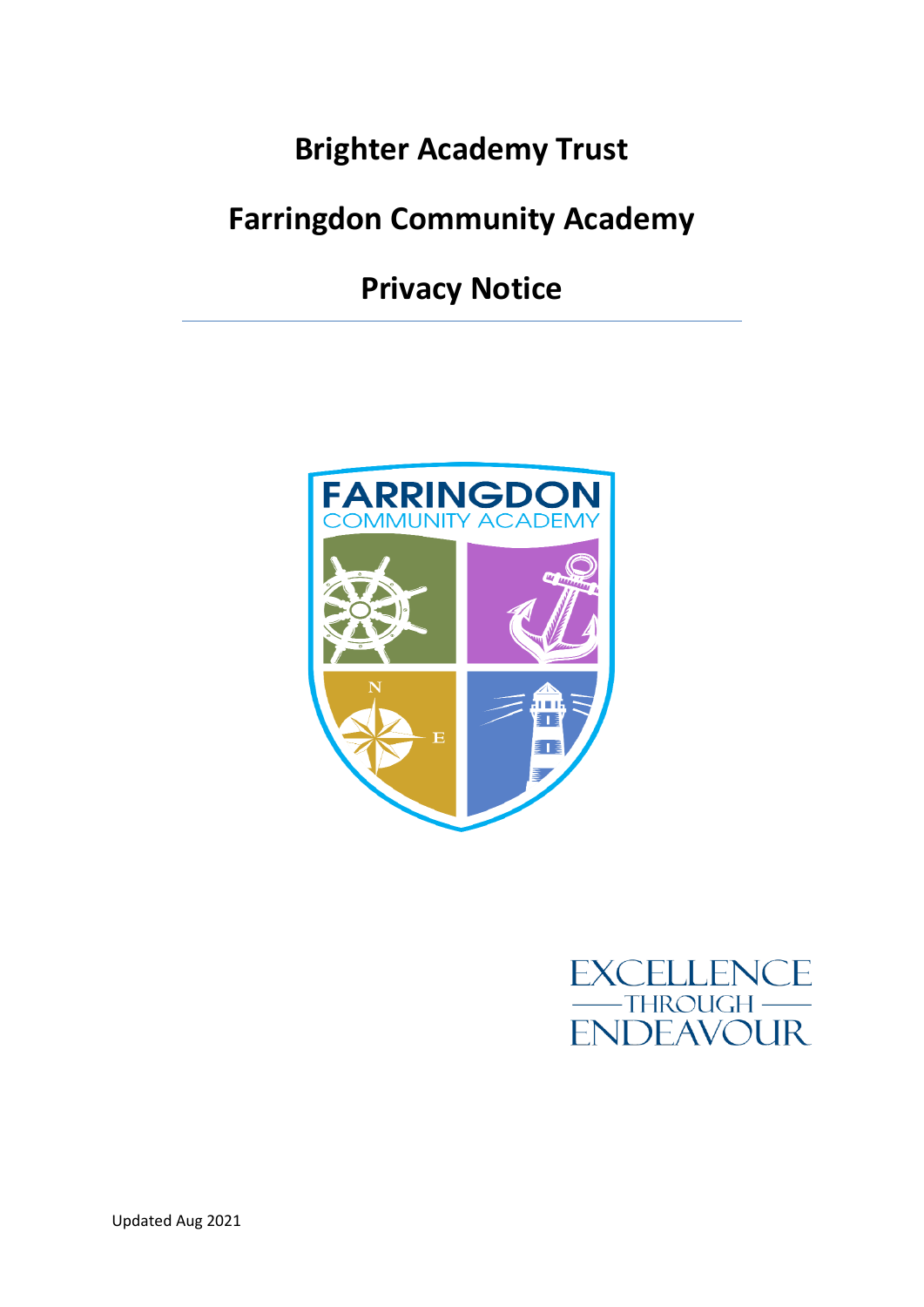# **Privacy Notice (How we use pupil information)**

# **Why do we collect and use pupil information?**

We collect and use pupil information under the Data Protection Act 1998 (DPA) and "Article 6" and "Article 9" of the General Data Protection Regulation (GDPR).

*Article 6 (GDPR) condition: Processing is necessary for compliance with a legal obligation to which the data controller is subject.*

*Article 9 (GDPR) condition: For substantial public interest on legal basis.*

We use the pupil data:

- to support pupil learning
- to monitor and report on pupil progress
- to provide appropriate pastoral care
- to assess the quality of our services
- to comply with the law regarding data sharing

We may also receive information from their previous school or college, local authority, the Department for Education (DfE) and the Learning Records Service (LRS).

**Note:** Schools and local authorities have a (legal) duty under the DPA and the GDPR to ensure that any personal data they process is handled and stored securely.

# **The categories of pupil information that we collect, hold and share include:**

- Personal information (such as name, unique pupil number and address)
- Characteristics (such as ethnicity, language, nationality, country of birth and free school meal eligibility)
- Attendance information (such as sessions attended, number of absences and absence reasons)

For details of our Data Protection Register, please visit the Information Commissioner's Office (ICO) Data Protection Register on <https://ico.org.uk/esdwebpages/search> and enter the DPR registration number ZA145206.

#### **Collecting pupil information**

Whilst the majority of pupil information you provide to us is mandatory, some of it is provided to us on a voluntary basis. To comply with the General Data Protection Regulation, we will inform you whether you are required to provide certain pupil information to us or if you have a choice in this.

# **Storing pupil data**

We hold pupil data for no longer than is necessary. Full details of data retention lists can be found in the Information Records Management Society's (IRMS) Retention Guidelines for Schools (<https://irms.site-ym.com/page/SchoolsToolkit>)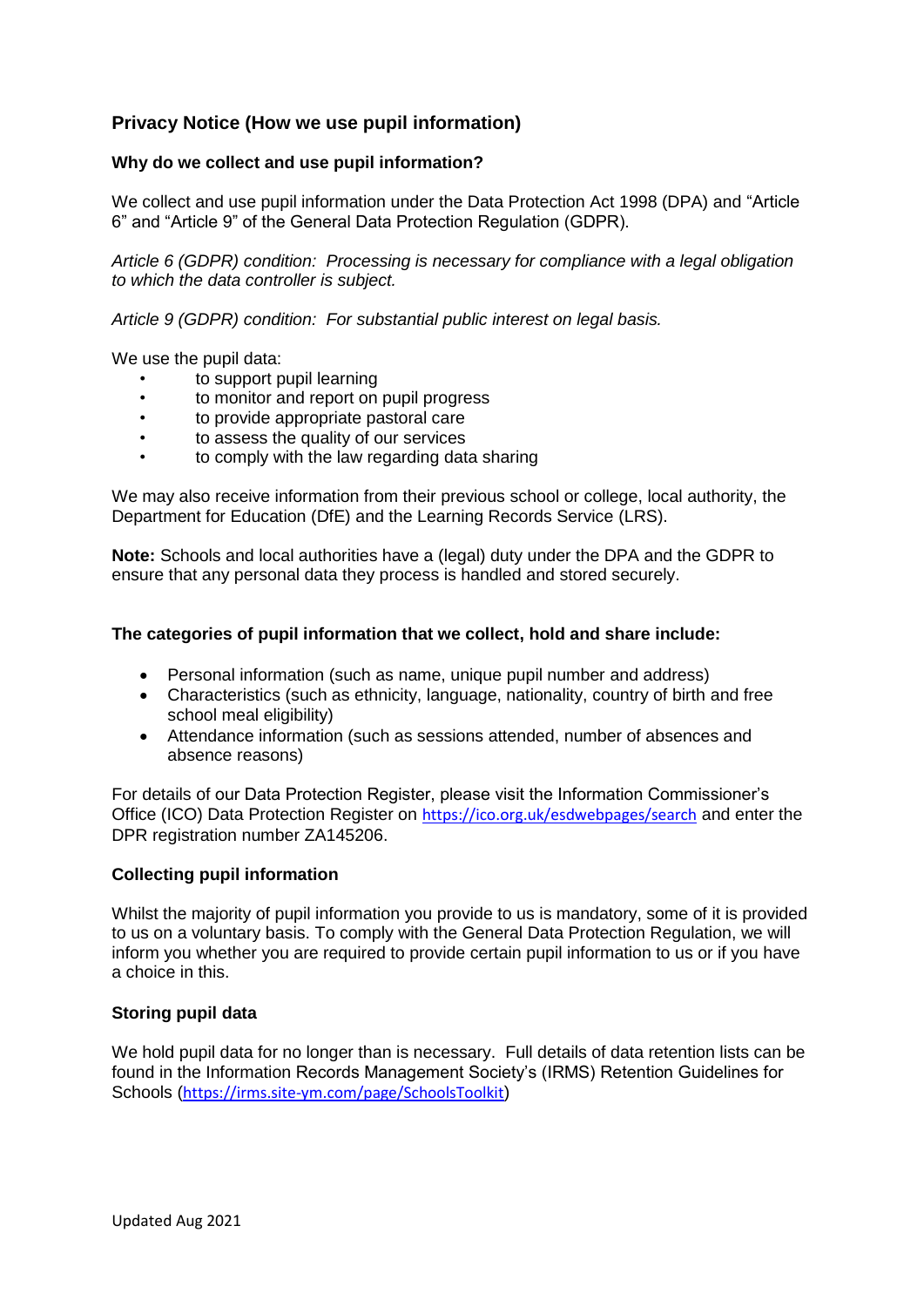# **Who do we share pupil information with?**

We routinely share pupil information with:

- schools that the pupil's attend after leaving us
- our local authority
- the Department for Education (DfE)
- NHS (*for inoculations, etc*)

#### **Aged 14+ qualifications**

For pupils enrolling for post 14 qualifications, the Learning Records Service will give us a pupil's unique learner number (ULN) and may also give us details about the pupil's learning or qualifications

#### **Why we share pupil information**

We do not share information about our pupils with anyone without consent unless the law and our policies allow us to do so.

We share pupils' data with the Department for Education (DfE) on a statutory basis. This data sharing underpins school funding and educational attainment policy and monitoring.

We are required to share information about our pupils with the (DfE) under regulation 5 of The Education (Information About Individual Pupils) (England) Regulations 2013.

#### **Data collection requirements:**

To find out more about the data collection requirements placed on us by the Department for Education (for example; via the school census) go to [https://www.gov.uk/education/data](https://www.gov.uk/education/data-collection-and-censuses-for-schools)[collection-and-censuses-for-schools.](https://www.gov.uk/education/data-collection-and-censuses-for-schools)

#### **Youth support services What is different about pupils aged 13+?**

Once our pupils reach the age of 13, we also pass pupil information to our local authority and / or provider of youth support services as they have responsibilities in relation to the education or training of 13-19 year olds under section 507B of the Education Act 1996.

This enables them to provide services as follows:

- vouth support services
- **Careers advisers**

A parent/guardian can request that **only** their child's name, address and date of birth is passed to their local authority or provider of youth support services by informing us. This right is transferred to the child / pupil once he/she reaches the age 16.

#### **Our pupils aged 16+**

We will also share certain information about pupils aged 16+ with our local authority and / or provider of youth support services as they have responsibilities in relation to the education or training of 13-19 year olds under section 507B of the Education Act 1996.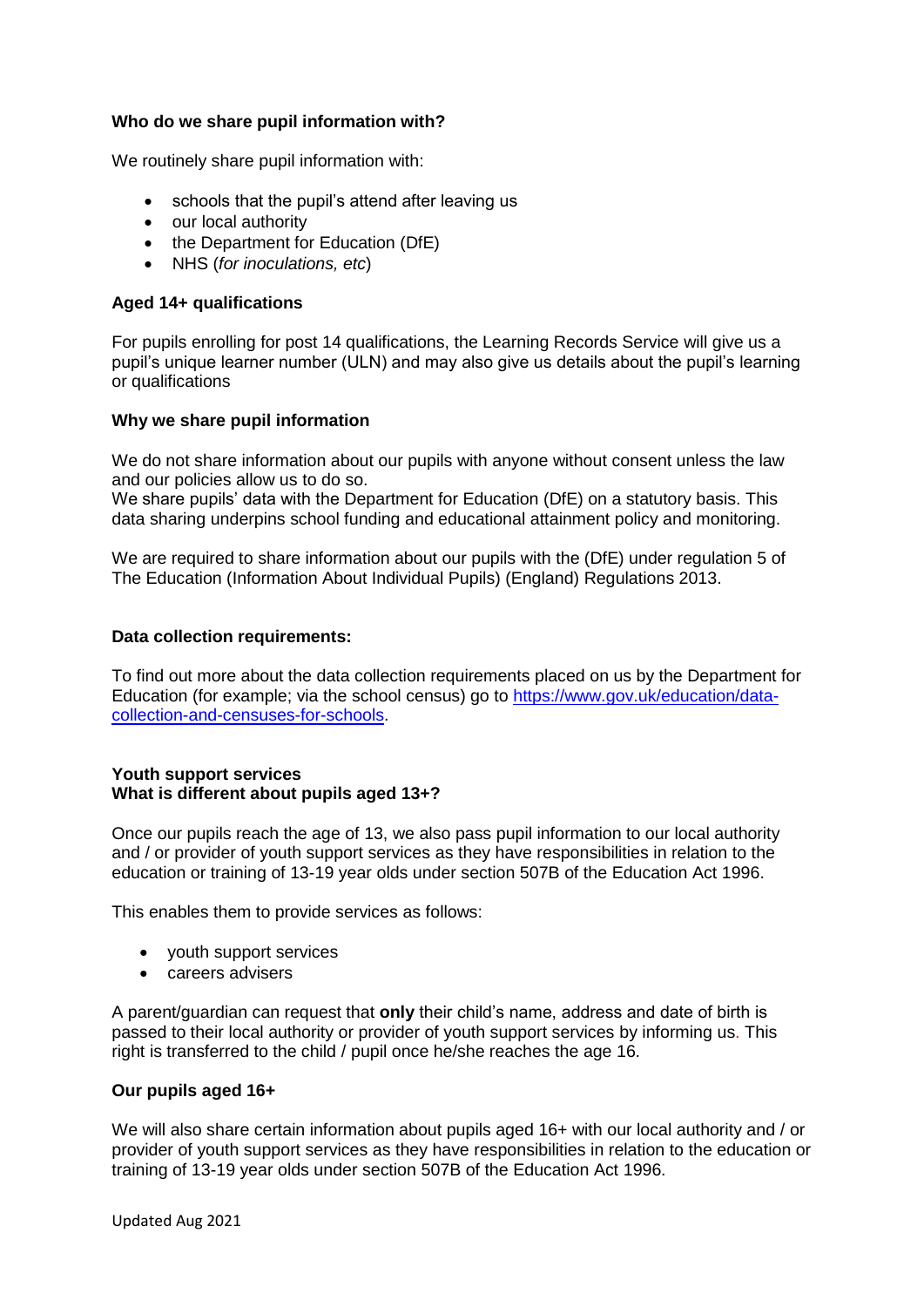This enables them to provide services as follows:

- post-16 education and training providers
- youth support services
- careers advisers

For more information about services for young people, please visit our local authority website.

# **The National Pupil Database (NPD)**

The NPD is owned and managed by the Department for Education and contains information about pupils in schools in England. It provides invaluable evidence on educational performance to inform independent research, as well as studies commissioned by the Department. It is held in electronic format for statistical purposes. This information is securely collected from a range of sources including schools, local authorities and awarding bodies.

We are required by law, to provide information about our pupils to the DfE as part of statutory data collections such as the school census and early years' census. Some of this information is then stored in the NPD. The law that allows this is the Education (Information About Individual Pupils) (England) Regulations 2013.

To find out more about the pupil information we share with the department, for the purpose of data collections, go to <https://www.gov.uk/education/data-collection-and-censuses-for-schools>.

To find out more about the NPD, go to [https://www.gov.uk/government/publications/national](https://www.gov.uk/government/publications/national-pupil-database-user-guide-and-supporting-information)[pupil-database-user-guide-and-supporting-information](https://www.gov.uk/government/publications/national-pupil-database-user-guide-and-supporting-information).

The department may share information about our pupils from the NPD with third parties who promote the education or well-being of children in England by:

- conducting research or analysis
- producing statistics
- providing information, advice or guidance

The Department has robust processes in place to ensure the confidentiality of our data is maintained and there are stringent controls in place regarding access and use of the data. Decisions on whether DfE releases data to third parties are subject to a strict approval process and based on a detailed assessment of:

- who is requesting the data
- the purpose for which it is required
- the level and sensitivity of data requested: and
- the arrangements in place to store and handle the data

To be granted access to pupil information, organisations must comply with strict terms and conditions covering the confidentiality and handling of the data, security arrangements and retention and use of the data.

For more information about the department's data sharing process, please visit: <https://www.gov.uk/data-protection-how-we-collect-and-share-research-data>

For information about which organisations the department has provided pupil information,

Updated Aug 2021